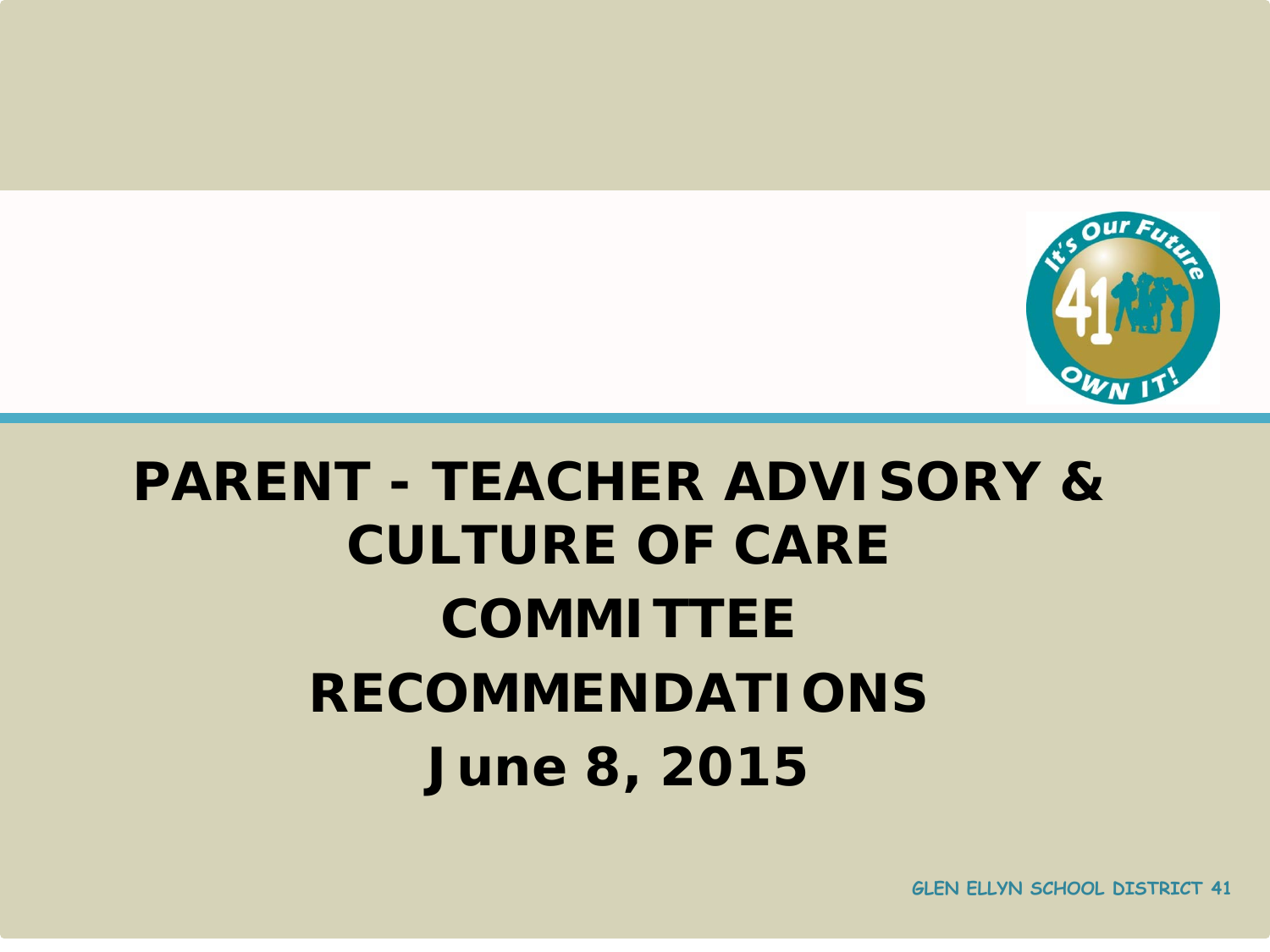

### Requirements of PTAC

Board policy requires a Parent-Teacher Advisory Committee (PTAC) to assist in the development of student discipline policy and procedures, including but not limited to, issues of disruptive classroom behavior, school bus safety procedures, and the dissemination of student conduct information.

The committee meets annually to revisit the discipline policy and forward any suggestions to the Board of Education.

Glen Ellyn School District 41 Board Policy 2:150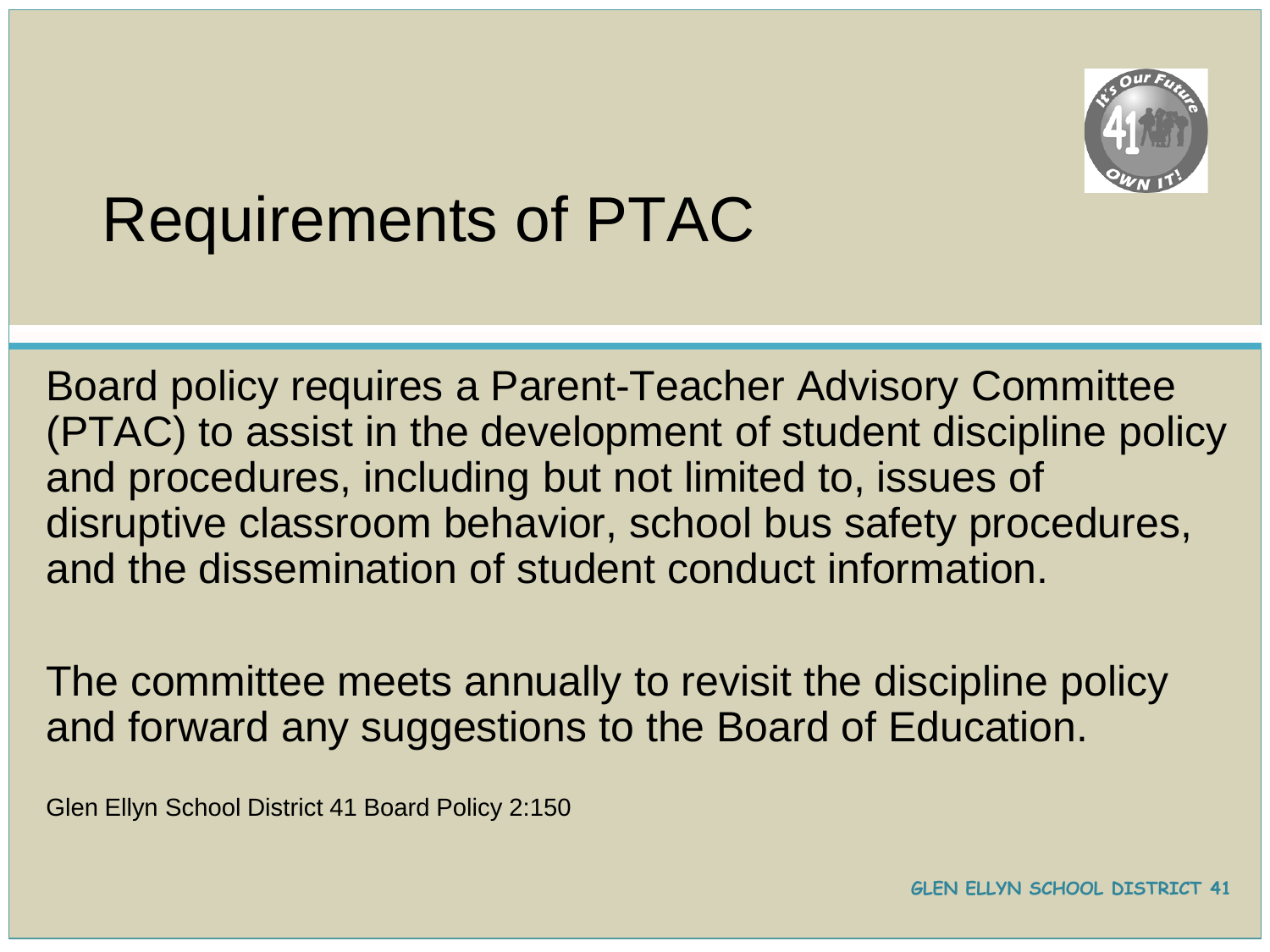

# Work of PTAC and CoC (Bullying Work Group)

The Parent-Teacher Advisory Committee (PTAC) and the Culture of Care/Bullying Work Group (CoC) committees met over a period of three months for the following purposes:

❖ PTAC

 $\triangleright$  Review the district Discipline Matrix and Board Policy

 $\therefore$  CoC

➢ Review the Bully Prevention Protocol documents from 2011

- **<sup>◆</sup> Both Committees** 
	- $\triangleright$  Review district discipline data to identify trends
	- $\triangleright$  Review the state of PBIS in our schools to identify strengths and needs in the implementation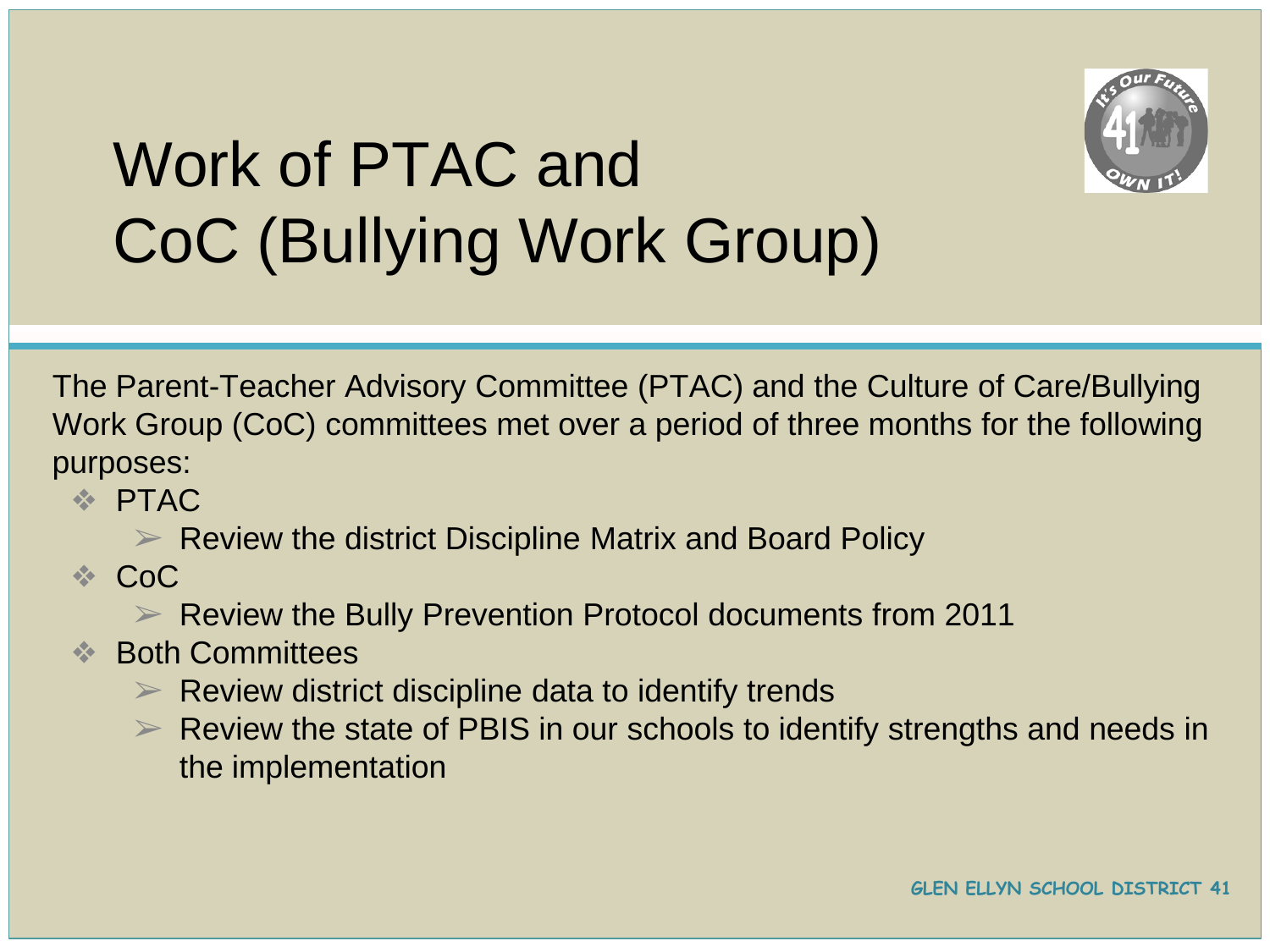

#### 2015 - 2016 Recommendations:

#### 1. Culture of Care: Implement universal antibullying curriculum in each building.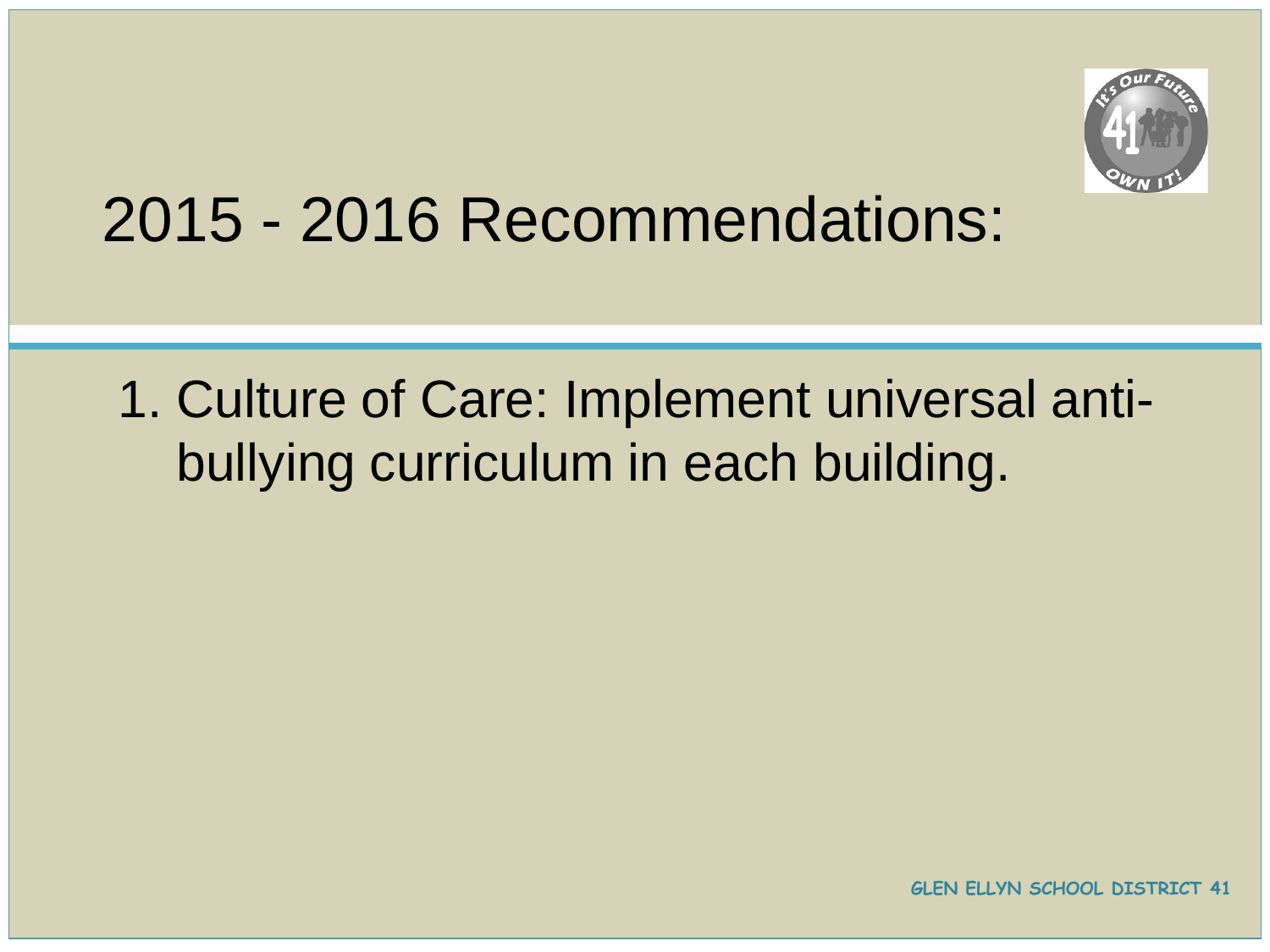

#### 2015 - 2016 Recommendations:

1. Culture of Care: Implement universal antibullying curriculum in each building. 2. PTAC: Reconvene committee work in the fall of 2015 and align discipline matrix to Board Policies and Administrative Procedures.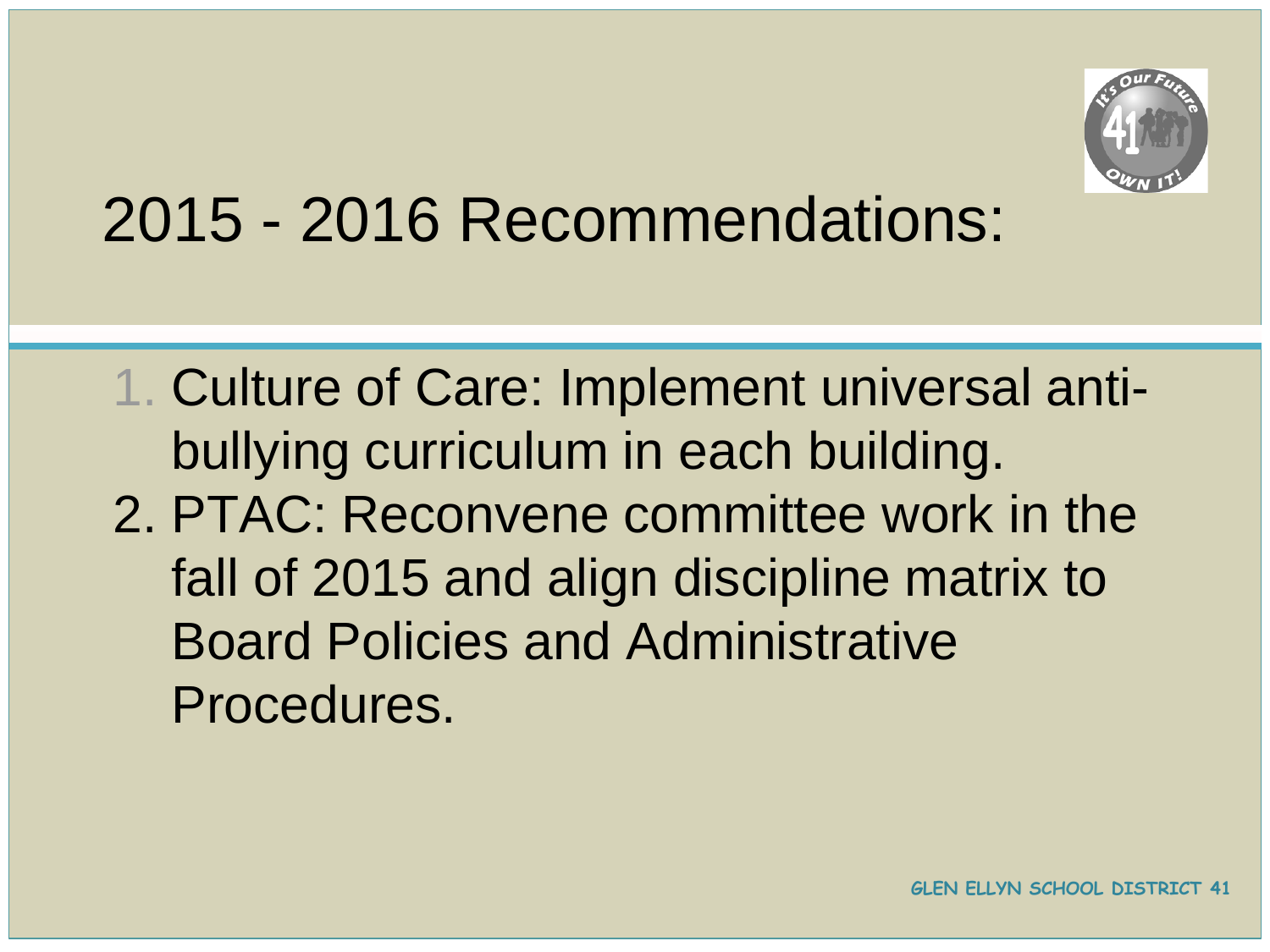

## 2015 - 2016 Recommendations:

- 1. Culture of Care: Implement universal antibullying curriculum in each building.
- 2. PTAC: Reconvene committee work in the fall of 2015 and align discipline matrix to Board Policies and Administrative Procedures.
- **3. [PBIS](https://docs.google.com/a/d41.org/document/d/1tqycWbBcJsIT84nRJLp7VeKAlvBTv7Maas-KD226Nbw/edit?usp=sharing)**: Strengthen **[PBIS](https://docs.google.com/a/d41.org/document/d/1ZZLPvSF7pkmSvUGbLmRZLmnDjl0QW8c4ChsB24Q4J5E/edit?usp=sharing)** Tier 1 committees at each building and explore the establishment of a district-level **[PBIS](https://docs.google.com/a/d41.org/document/d/1OiiRNvPa_p3lZZb5wkoaEmRDnijt20BuCEWRtU0qGhQ/edit?usp=sharing)** committee. **GLEN ELLYN SCHOOL DISTRICT 41**